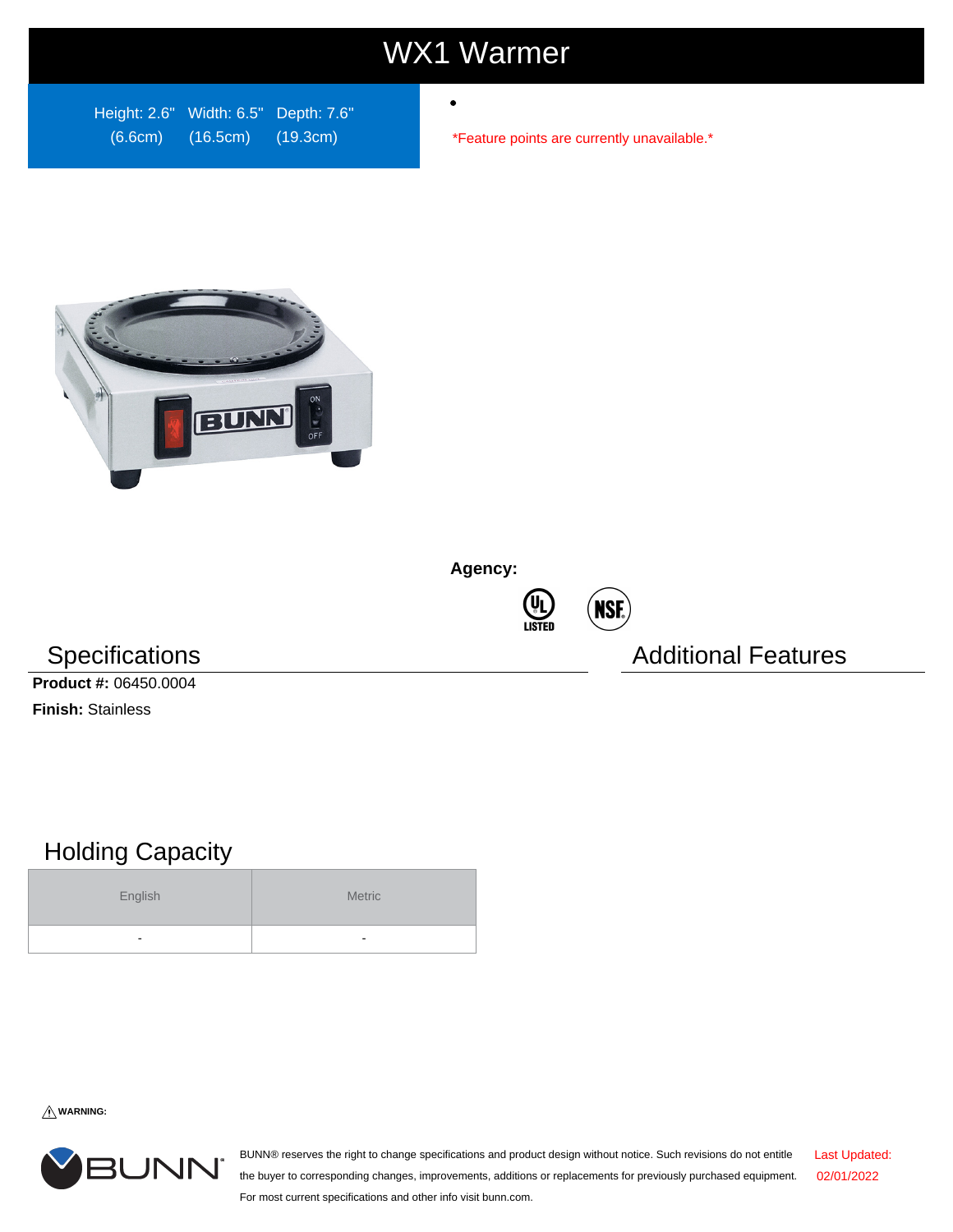



| Unit          |         |         |              | Shipping   |         |              |           |                         |
|---------------|---------|---------|--------------|------------|---------|--------------|-----------|-------------------------|
|               | Height  | Width   | <b>Depth</b> | Height     | Width   | <b>Depth</b> | Weight    | Volume                  |
| English       | 2.6 in. | 6.5 in. | 7.6 in.      | $10.1$ in. | 3.8 in. | 8.3 in.      | 2.550 lbs | $0.182$ ft <sup>3</sup> |
| <b>Metric</b> | 6.6 cm  | 16.5 cm | 19.3 cm      | 25.6 cm    | 9.5 cm  | 21.1 cm      | 1.157 kgs | $0.005 \; \text{m}^3$   |



BUNN® reserves the right to change specifications and product design without notice. Such revisions do not entitle the buyer to corresponding changes, improvements, additions or replacements for previously purchased equipment. For most current specifications and other info visit bunn.com.

Last Updated: 02/01/2022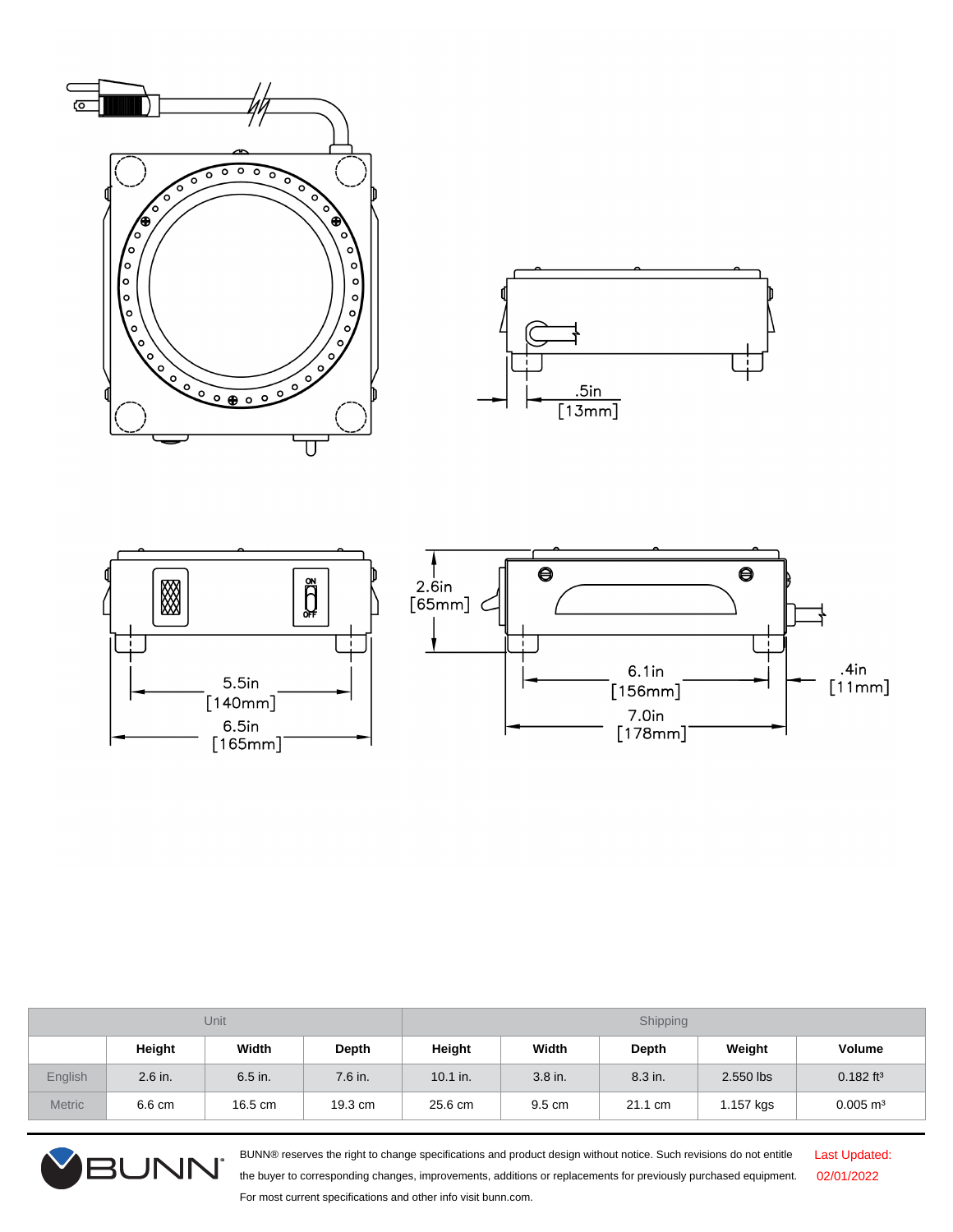\*Related Products selections are currently unavailable. Please contact your sales representative to find out more information.\*



BUNN® reserves the right to change specifications and product design without notice. Such revisions do not entitle the buyer to corresponding changes, improvements, additions or replacements for previously purchased equipment. For most current specifications and other info visit bunn.com. Last Updated: 02/01/2022